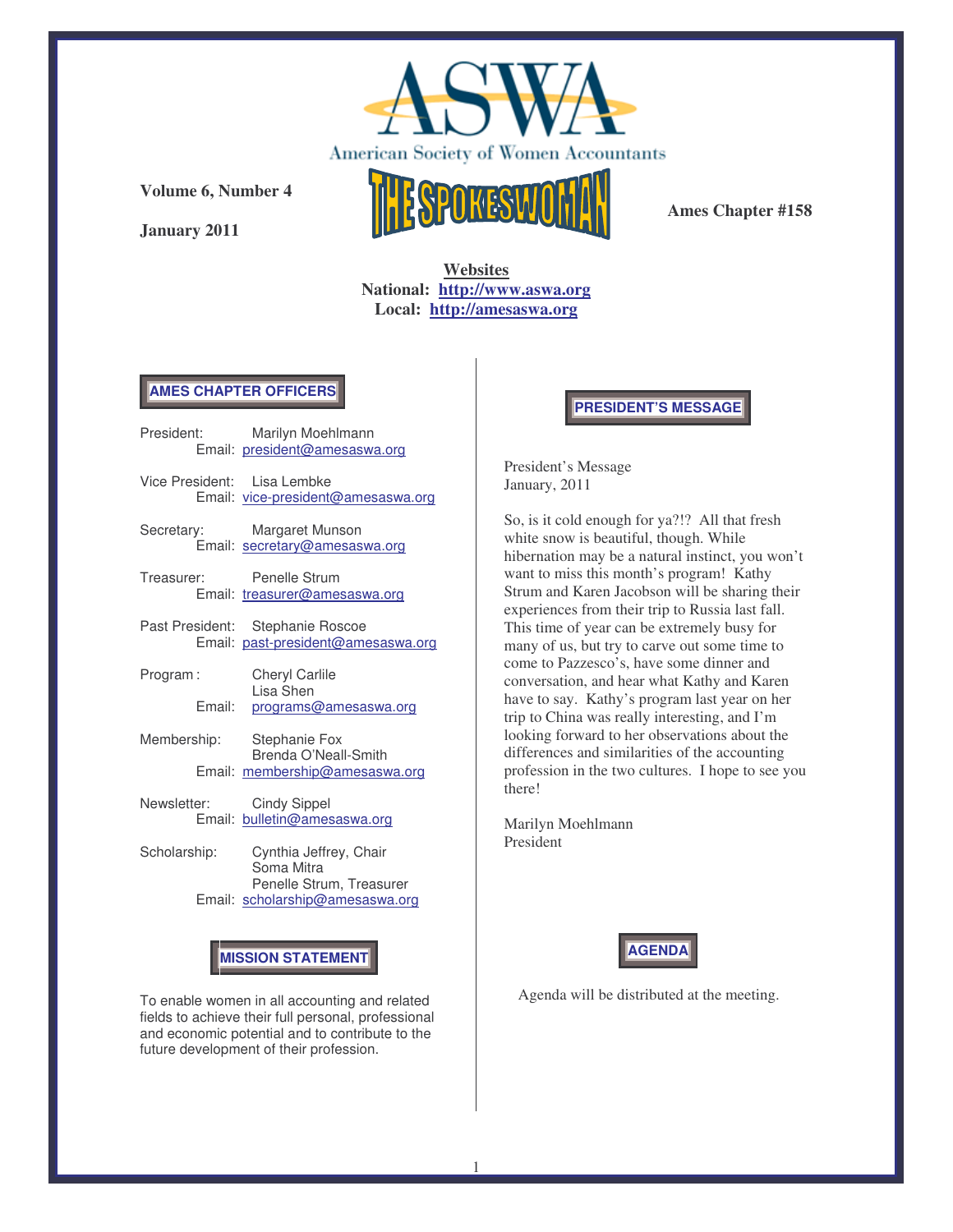

**January 2011**



**Ames Chapter #158**

## **Websites National: http://www.aswa.org Local: http://amesaswa.org**

### **MEETING INFORMATION**

| Date: | Wed, January 19th 2011                                   |
|-------|----------------------------------------------------------|
| Time: | 5:30 PM Social Time<br>6:00 PM Speaker<br>7:00 PM Dinner |
|       |                                                          |

- Speaker: Kathy Strum, CPA, MBA and Karen Jacobson, CPA
- **Topic:** Russia People-to-People Trip

Summary: Kathy and Karen will present pictures and information on their recent trip to Russia.

Location: **Pazzesco Pasta and Chophouse** 6008 W Lincolnway

Ames, IA 50014 www.pazzescochophouse.com

### **November 2010 MINUTES**

November Minutes American Society of Women Accountants Ames Chapter #158 Membership Meeting November 17, 2010

Call to Order: The November Membership Meeting of the Ames Chapter #158 was called to order by President Marilyn Moehlman in Ames at 7:55 pm on Wednesday, November 17, 2010. Those in attendance were members Cheryl Carlile,Haiyan Li, Karen Jacobson, Soma Mitra, Marilyn Moehlmann, Janet Mortvedt, Kate Mulder, Margaret Munson, Brenda

O'Neall-Smith, Lin Shen, Kathy Strum, Penny Strum, and guests Allie Genj, and Rong Wang. A quorum was present.

Minutes: Kate Mulder moved and Karen Jacobson seconded a motion to approve the September minutes as printed in the bulletin. Motion carried.

Treasurer's Report: Penny Strum presented the October 31 treasurer's report. The report will be placed on file for review. There was revenue and expense related to pens and pen sales and a donation for a binder case for the position of chapter treasurer. Kate sold 20 pens to the Flagstaff Chapter and the Ft. Walton Beach Chapter sold pens for us at the JNC. Karen moved and Margaret seconded a motion to donate \$50 to the Ft. Walton Beach Chapter scholarship fund in appreciation of their help at JNC. Motion carried.

Committee Reports

- A. Membership: no report
- B. Program: The December meeting will be a holiday party on December 15. Location and time will be confirmed by email. The program committee will look at possible alternative locations.
- C. Bulletin: Watch email for the bulletin reminder.
- D. Scholarship: The application form is on the chapter web site. Deadline for applications is December 1.
- E. Outreach: Nothing to report.

Old Business

A. Regional Conference: nothing to report.

New Business A. None.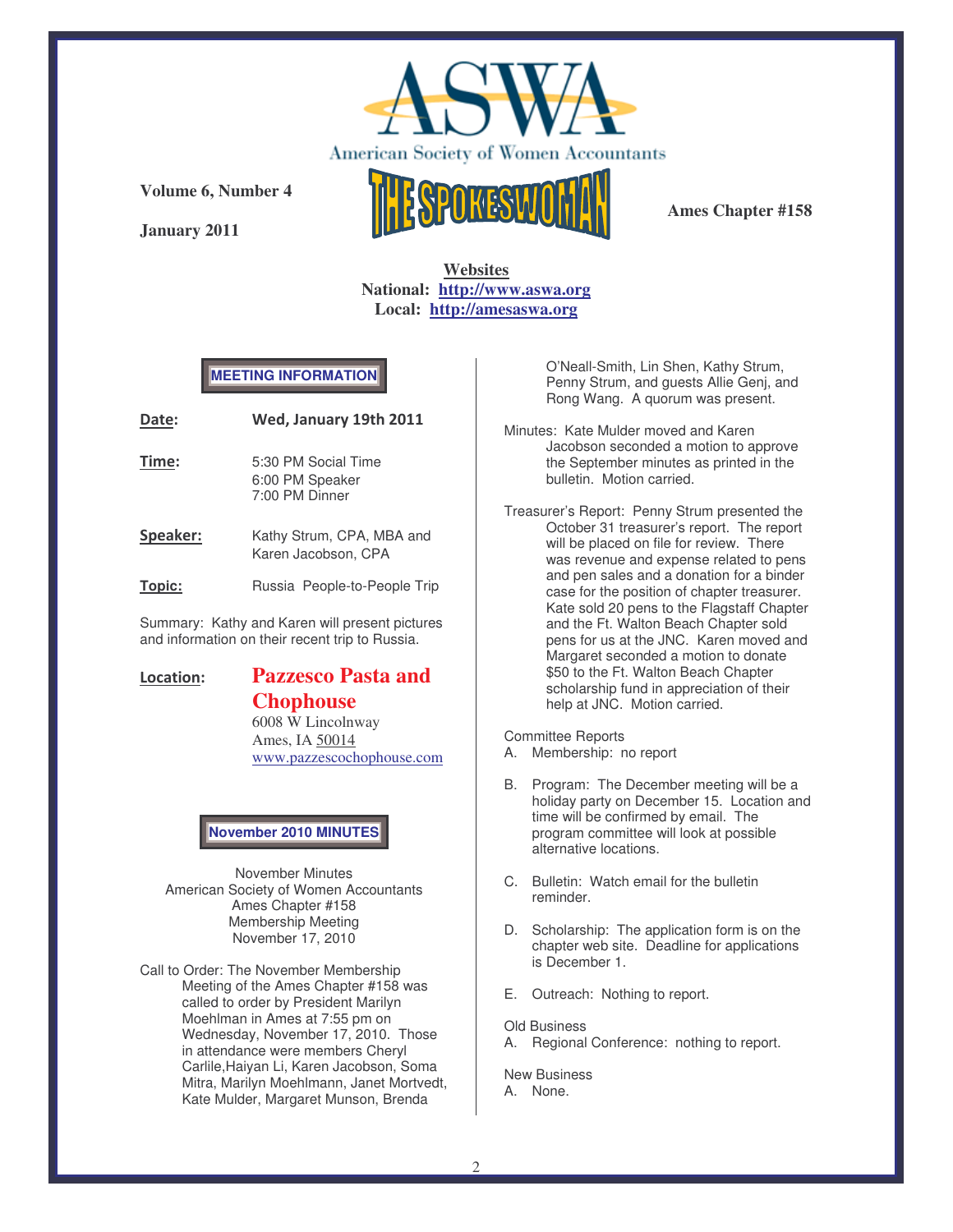

**January 2011**



**Ames Chapter #158**

**Websites National: http://www.aswa.org Local: http://amesaswa.org**

Announcements: None.

Adjournment: Meeting adjourned at 8:25 pm.

Respectfully submitted, Margaret Munson, Secretary

There was no business meeting in December due to the Holiday party.

**UPCOMING MEETINGS**

- February 16 Lean/5S Overview
- March 23 (changed because of spring break) - IRS Tax Update
- $\bullet$  April 20
- $\bullet$  May 18
- $•$  June 15
- · July 15-16 Regional Conference

**Networking Lunches**

Future Networking Lunches: Thurs, Feb 24<sup>th</sup> @ Old Main Wed, March 9<sup>th</sup> @ Dublin Bay Tues, April 26t<sup>h</sup> @ Old Chicago Thurs, May 26<sup>th</sup> @ Wallaby's patio

# **QUOTE OF THE MONTH**

"Be not merely good; be good for something." – Henry David Thoreau

Articles and submissions to the newsletter are welcome. Please contact Cindy at bulletin@amesaswa.org